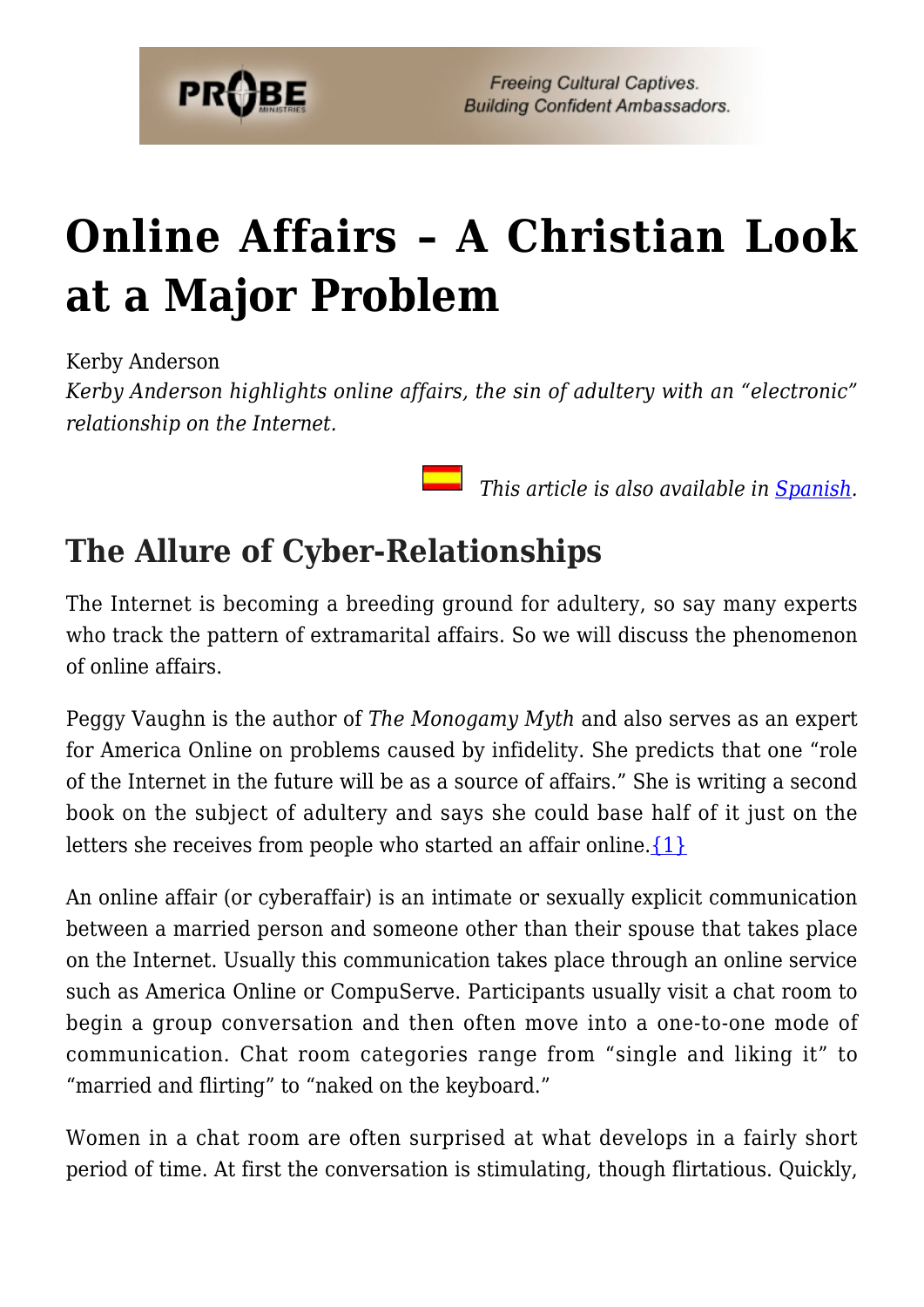

**Freeing Cultural Captives. Building Confident Ambassadors.** 

however, women are often confronted with increasingly sexual questions and comments. Even if the comments don't turn personal, women find themselves quickly sharing intimate information about themselves and their relationships that they would never share with someone in person. Peggy Vaughn says, "Stay-athome moms in chat rooms are sharing all this personal stuff they are hiding from their partners." She finds that the intensity of women's online relationships can "quickly escalate into thinking they have found a soulmate."

Online affairs differ from physical world affairs in some ways, but are similar in others. Cyberaffairs are based upon written communication where a person may feel more free to express herself anonymously than in person. Frequently the communication becomes sexually graphic and kinky in ways that probably would not occur if a real person were hearing these comments and could act on them. Participants in an online affair will often tell their life stories and their innermost secrets. They will also create a new persona, become sexually adventurous, and pretend to be different than they really are.

Pretending is a major theme in cyberaffairs. Men claim to be professionals (doctors, lawyers) who work out every day in the gym. And they universally claim that if their wives met their needs, they wouldn't be sex shopping on the Internet. Women claim to be slim, sexy, and adventurous. The anonymity of the Internet allows them to divulge (or even create) their wildest fantasies. In fact, their frank talk and flirtation pays great dividends in the number of men in a chat room who want to talk to them and get together with them.

Just as the Internet has become a new source of pornography for many, so it seems that it has also become a new source for affairs. Relationships online frequently go over the line leaving pain, heartbreak, and even divorce in their wake. Even though these online affairs don't involve sex, they can be very intense and threaten a marriage just the same.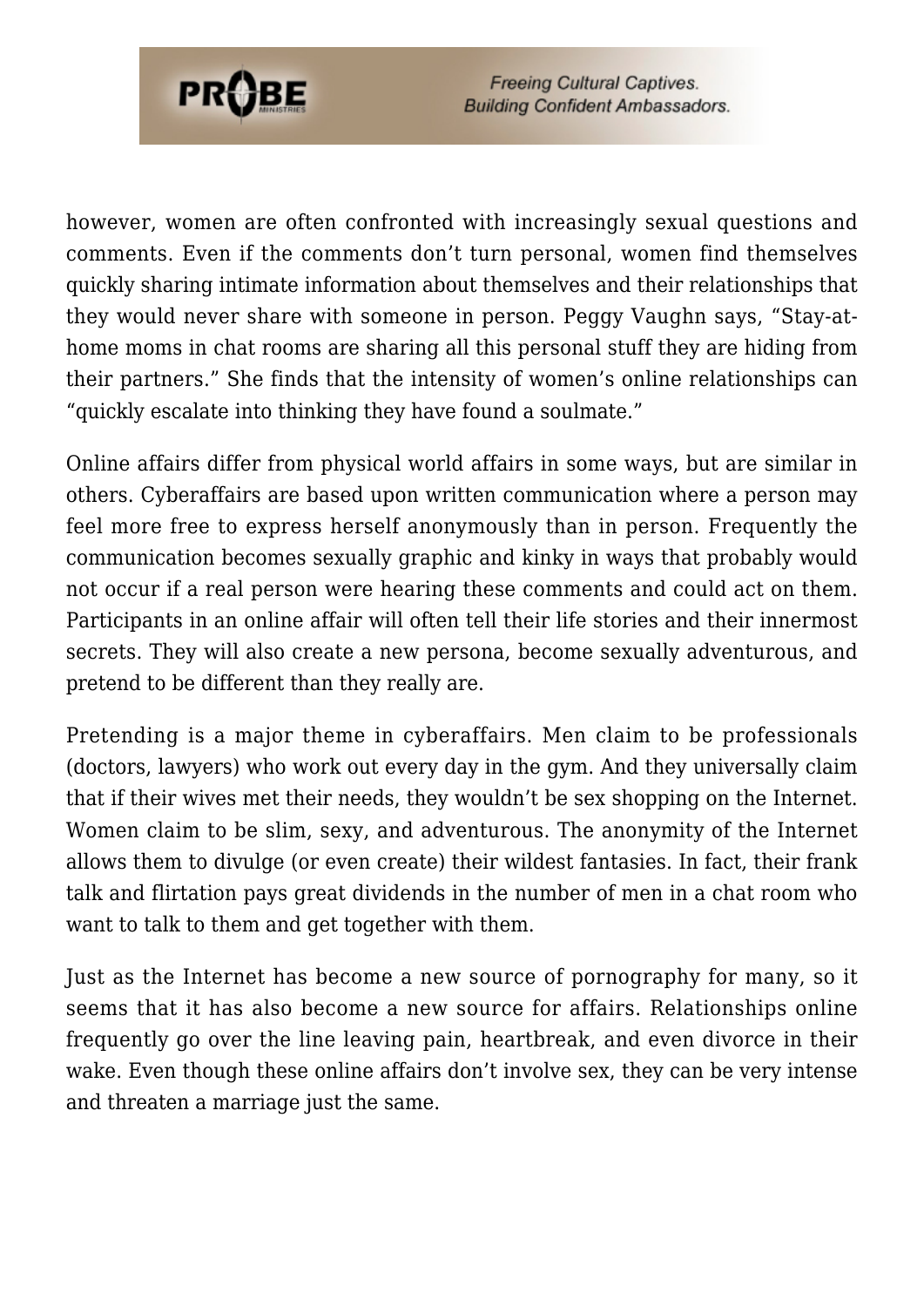

### **Current Statistics on Adultery**

In a [previous article](https://www.probe.org/adultery/), I talked about some of the statistics concerning adultery. Before we continue, let me update some of those numbers with a multitude of studies all coming to similar conclusions.

One conclusion is that adultery is becoming more common, and researchers are finding that women are as likely as men to have an affair. A 1983 study found that 29 percent of married people under 25 had had an affair with no statistical difference between the number of men and women who chose to be unfaithful to their spouses early in life. $\{2\}$  By comparison, only 9 percent of spouses in the 1950s under the age of 25 had been involved in extramarital sex. Another study concluded that by age 40 about 50 to 65 percent of husbands and 45 to 55 percent of wives become involved in an extramarital affair.[{3}](#page-8-1)

Affairs are usually more than a one-time event. A 1987 study surveyed 200 men and women and found that their affairs lasted an average of two years.  $\{4\}$  In fact, affairs go through transitions over time. They may begin as romantic, sexual, or emotional relationships and may become intimate friendships. Affairs that become friendships can last decades or a lifetime.

Online affairs differ from other affairs in that they may not involve a physical component, but the emotional attachment is still there. Online affairs develop because of the dual attraction of attention and anonymity. Someone who has been ignored by a spouse (or at least perceives that he or she is ignored) suddenly becomes the center of attention in a chat room or a one-on-one e-mail exchange. A woman finds it exciting, even intoxicating, that all these men want to talk to her. And they are eager to hear what she says and needs.

Anonymity feeds this intoxication because the person on the other end of this cyberaffair is unknown. He or she can be as beautiful and intelligent as your dreams can imagine. The fantasy is fueled by the lack of information and the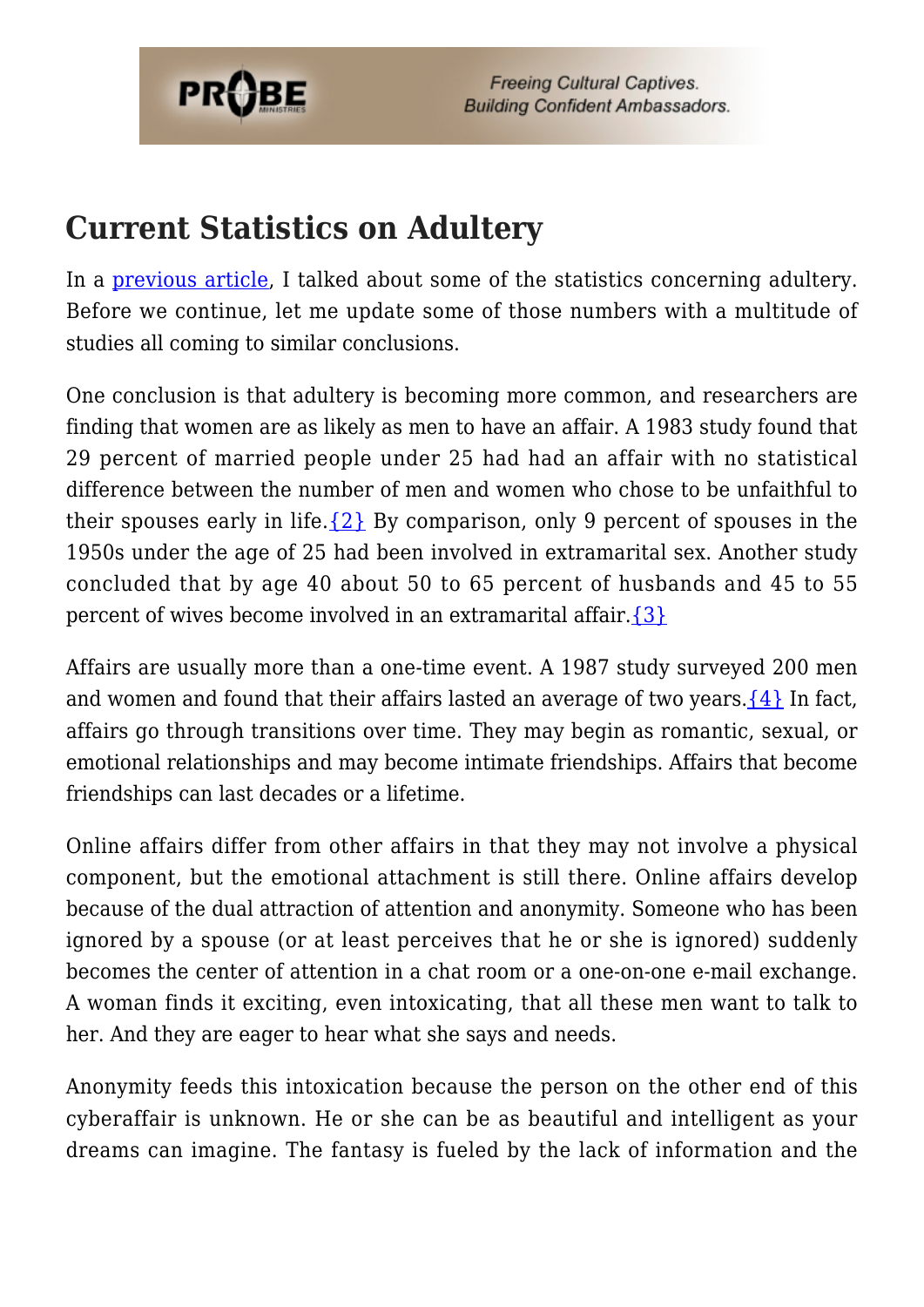

anonymity. No one in cyberland has bad breath, a bald head, love handles, or a bad temper. The sex is the best you can imagine. Men are warm, sensitive, caring, and communicative. Women are daring, sensual, and erotic.

Is it all too good to be true? Of course it is. Cyberaffairs are only make-believe. Usually when cyberlovers meet, there is a major letdown. No real person can compete with a dream lover. No marriage can compete with a cyberaffair. But then an online affair can't really compete with a real relationship that provides true friendship and marital intimacy.

Nevertheless, online affairs are seductive. An Internet addict calls out to a spouse "one more minute" just as an alcoholic justifies "one more drink." Cyberaffairs provide an opportunity to become another person and chat with distant and invisible neighbors in the high-tech limbo of cyberspace. Social and emotional needs are met, flirting is allowed and even encouraged, and an illusion of intimacy feeds the addiction that has caught so many unsuspecting Internet surfers.

# **Motivations for Affairs**

Affairs usually develop because the relationship meets various social and psychological needs. Self-esteem needs are often at the top of the list. Self-esteem needs are met through knowing, understanding, and acceptance. Psychologists say that those needs are enhanced through talking intimately about feelings, thoughts, and needs. This can take place in person or take place through the Internet.

Even though online affairs may not involve a physical component, the emotional attachment can be just as strong and even overwhelming. And when they end, this strong attachment usually leaves participants in emotional pain.

Women report feeling thrilled by their lover's interest in them physically, emotionally, and intellectually. They are also excited about the chance to know a different man (how he thinks and feels). They also feel intimate with their lovers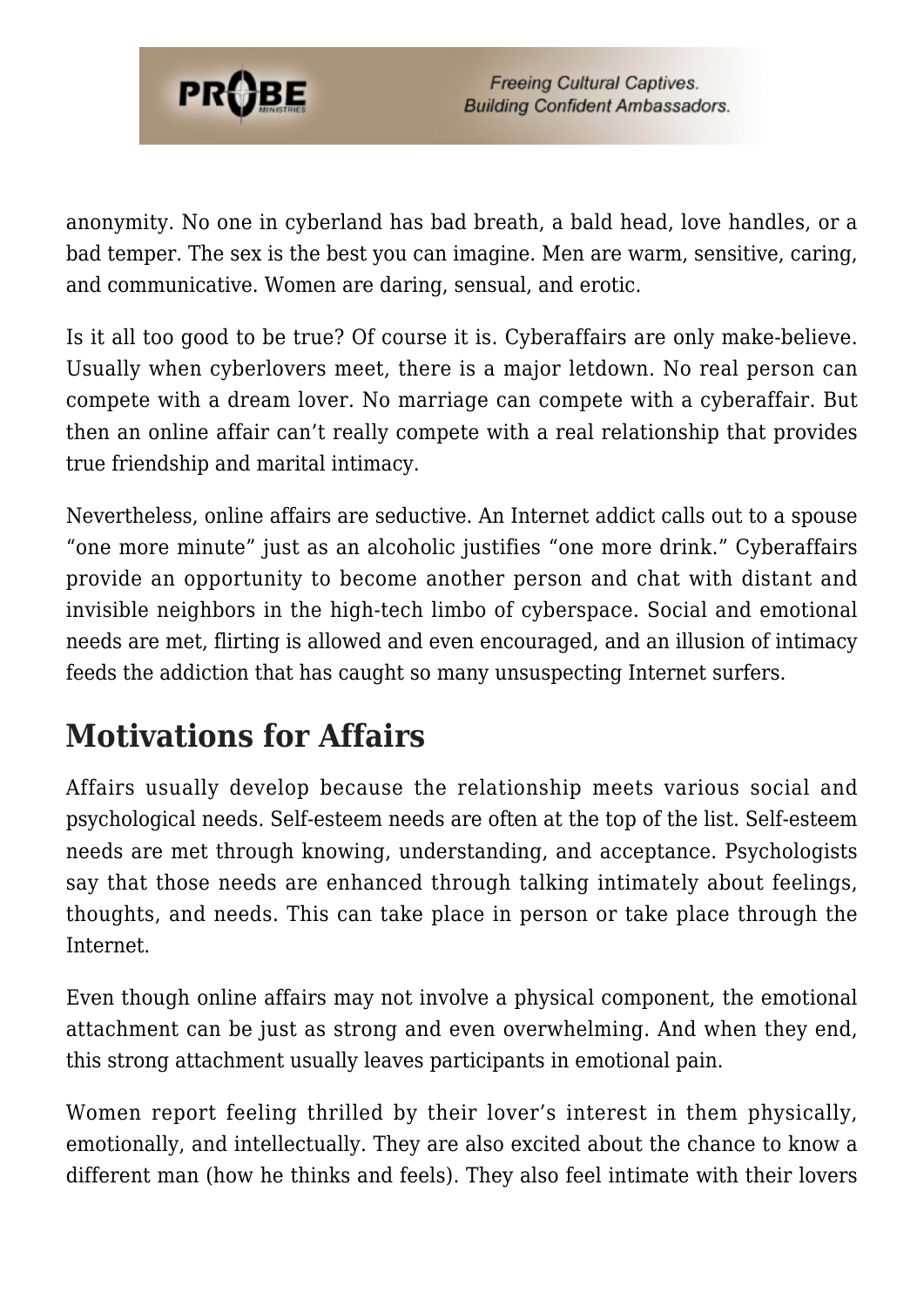

because they can talk about their feelings openly. However, when the affair ends, they feel a great deal of guilt with regard to their husband and children. They also regret the deceit that accompanied the affair.

Men report feeling excited about the sexual experience of the affair. They try to control their feelings in the affair and do not compete with their feelings for their wife. Often they limit the emotional involvement with their lover. Men also feel guilt and regret over deceit when an affair ends, but less so than most women.

Men and women have affairs for different reasons. Research has shown that women seek affairs in order to be loved, have a friend, and feel needed. Men seek affairs for sexual fulfillment, friendship, and fun.  $\{5\}$ 

It appears that the percentage of women who have extramarital sex has increased the last few decades. In 1953 Alfred Kinsey found that 29 percent of married women admitted to at least one affair.[{6}](#page-8-2) A *Psychology Today* survey in 1970 reported that 36 percent of their female readers had extramarital sex.[{7}](#page-8-3) One study in 1987 found that 70 percent of women surveyed had been involved in an affair.[{8}](#page-8-4)

It also appears that women who are employed full-time outside of the home are more likely to have an affair than full-time homemakers. Several studies come to this same conclusion. One study found that 47 percent of wives who were employed full-time and 27 percent of full-time homemakers had been involved in an affair before they were 40 years old[.{9}](#page--1-0) And *New Woman* magazine found that 57 percent of employed wives who had an affair met their lover at work. ${10}$ 

Contrary to conventional wisdom, an affair will not help your marriage. In 1975, Linda Wolfe published *Playing Around* after she studied twenty-one women who were having affairs to keep their marriages intact.  $\{11\}$  The reasoning for many of these women was that if they could meet their own needs, their marriages would be more successful. Many said they were desperately lonely. Others were afraid, believing their husbands did not love them or were not committed to their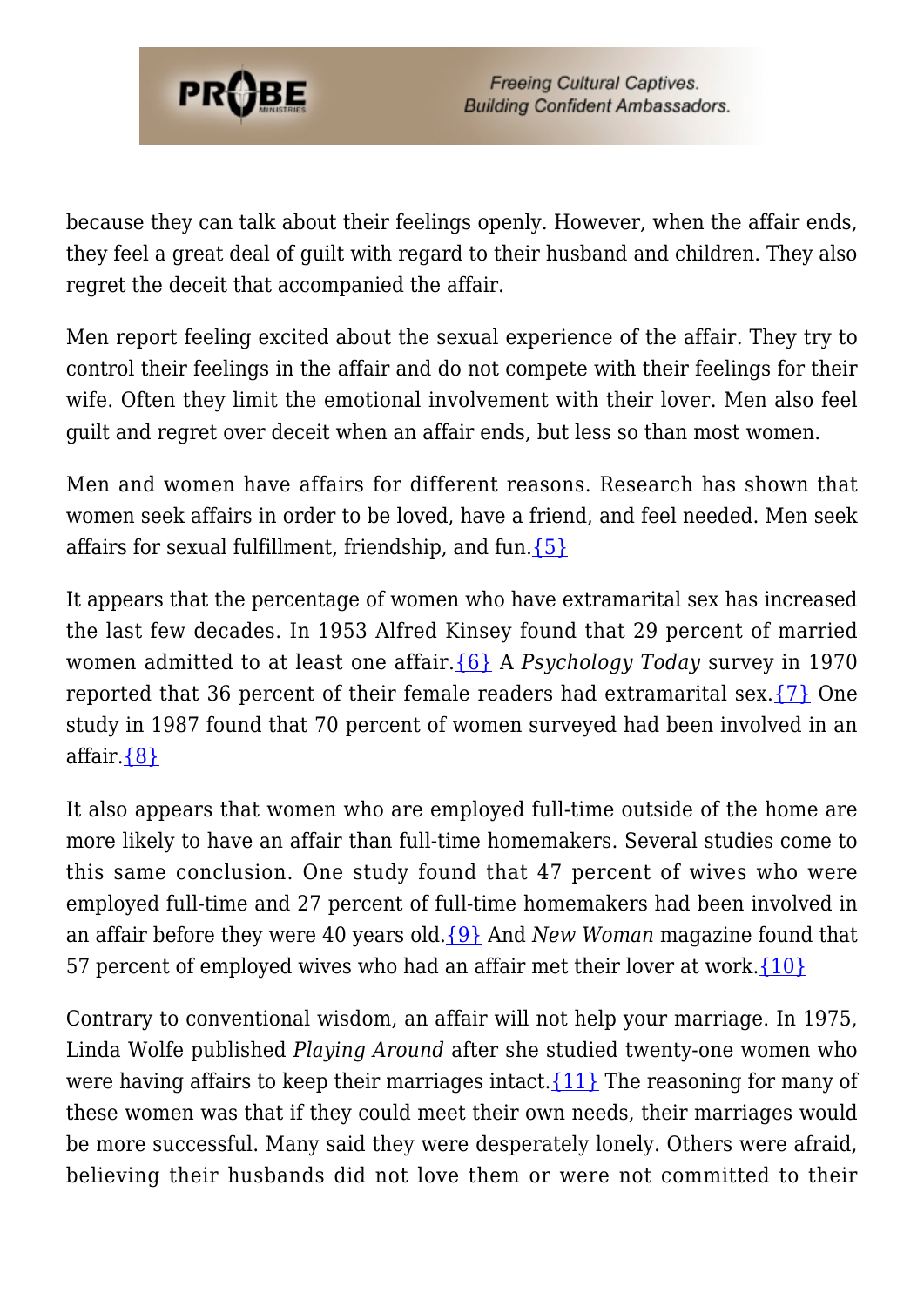

marriage. Five years after the initial study, only three of the twenty-one women were still married.

Adultery can destroy a marriage, whether a physical affair or an online affair.

# **Preventing an Affair**

The general outline for some of these ideas comes from family therapist Frank Pittman, author of *Private Lies: Infidelity and the Betrayal of Intimacy*, although I have added additional material. He has counseled 10,000 couples over the last forty years, and about 7,000 have experienced infidelity. He has nineteen specific suggestions for couples on how to avoid affairs.  $\{12\}$  Let's look at a few of them.

First, accept the possibility of being sexually attracted to another and of having sexual fantasies. Frank Pittman believes we should acknowledge that such thoughts can develop so that you don't scare them into hiding. But he also says you shouldn't act on them.

Second, we should hang out with monogamous people. He says, "They make a good support system." To state it negatively, "Do not be deceived: Bad company corrupts good morals" (1 Cor. 15:33).

Third, work on your marriage. He says to keep your marriage sexy and work to be intimate with your spouse. He also says to make marriage an important part of your identity. "Carry your marriage with you wherever you go."

Fourth, be realistic about your marriage. Pittman says, "Don't expect your marriage to make you happy. See your partner as a source of comfort rather than a cause of unhappiness." Accept the reality of marriage; it isn't always beautiful. Also accept that you are both imperfect.

Fifth, keep the marriage equal. Share parenting duties. "If not, one partner will become the full-time parent, and the other will become a full-time child" without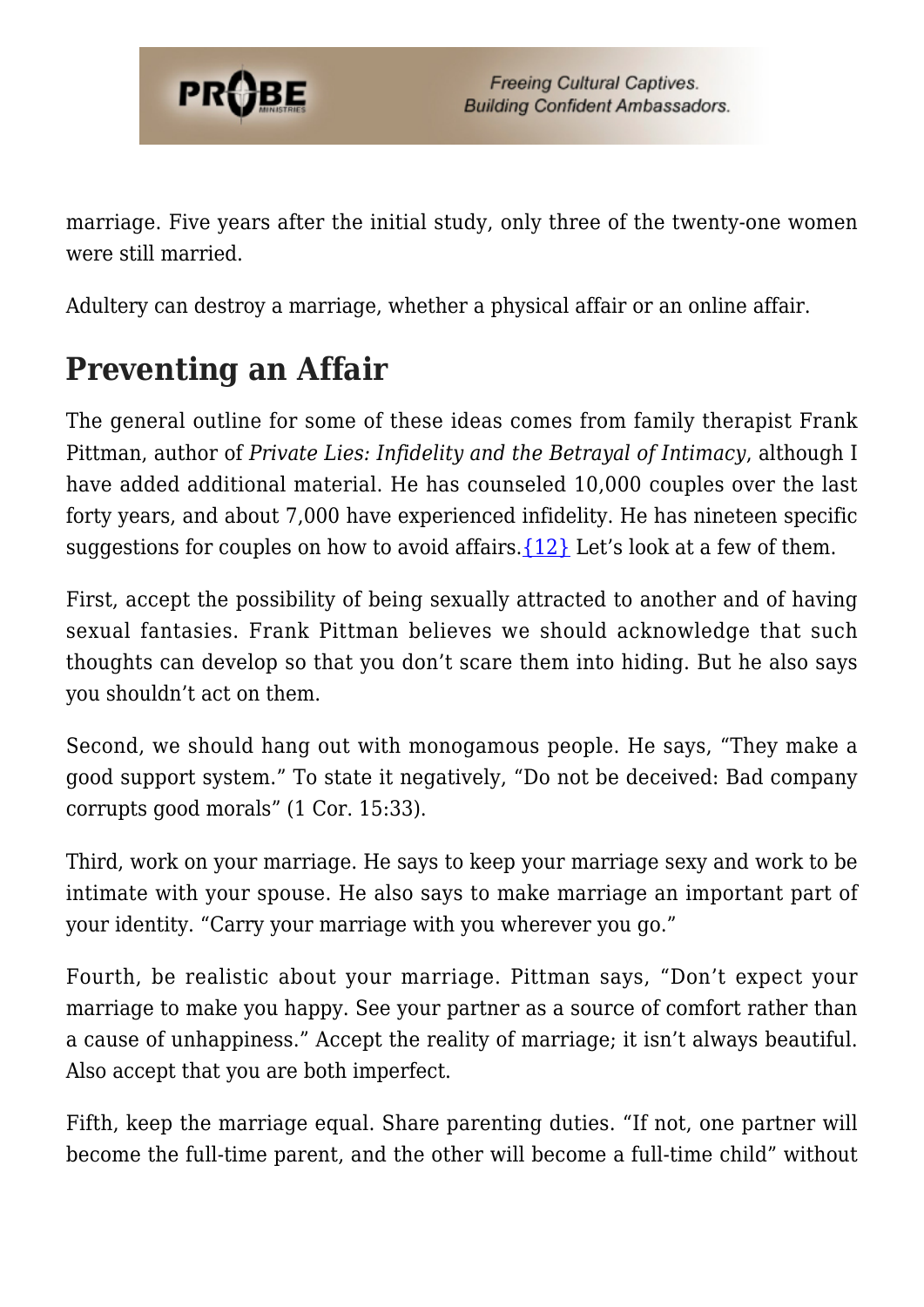

responsibilities, who seeks to be taken care of. And keep the relationships equal. Pittman says, "The more equal it is, the more both partners will respect and value it."

Sixth, if you aren't already married, be careful in your choice of a marriage partner. For example, marry someone who believes in, and has a family history of, monogamy. Frank Pittman says, "It is a bad idea to become the fifth husband of a woman who has been unfaithful to her previous four." Also, marry someone who respects and likes your gender. "They will get over the specialness of you yourself and eventually consider you as part of a gender they dislike."

Seventh, call home every day you travel. "Otherwise, you begin to have a separate life." And stay faithful. "If you want your partner to (stay faithful), it is a good idea to stay faithful yourself." And make sure you are open, honest, and authentic. Lies and deception create a secret life that can allow an affair to occur.

Finally, don't overreact or exaggerate the consequences of an affair if it occurs. Pittman says, "It doesn't mean there will be a divorce, murder or suicide. Catch yourself and work your way back into the marriage."

Affairs can destroy a marriage. Take the time to affair-proof your marriage so you avoid the pain, guilt and regret that inevitably results. And if you have fallen into an affair, work your way back and rebuild your marriage.

### **Consequences of Affairs**

When God commands, "You shall not commit adultery" (Ex. 20:14), He did so for our own good. There are significant social, psychological, and spiritual consequences to adultery.

A major social cost is divorce. An affair that is discovered does not have to lead to divorce, but often it does. About one- third of couples remain together after the discovery of an adulterous affair, while the other two-thirds usually divorce.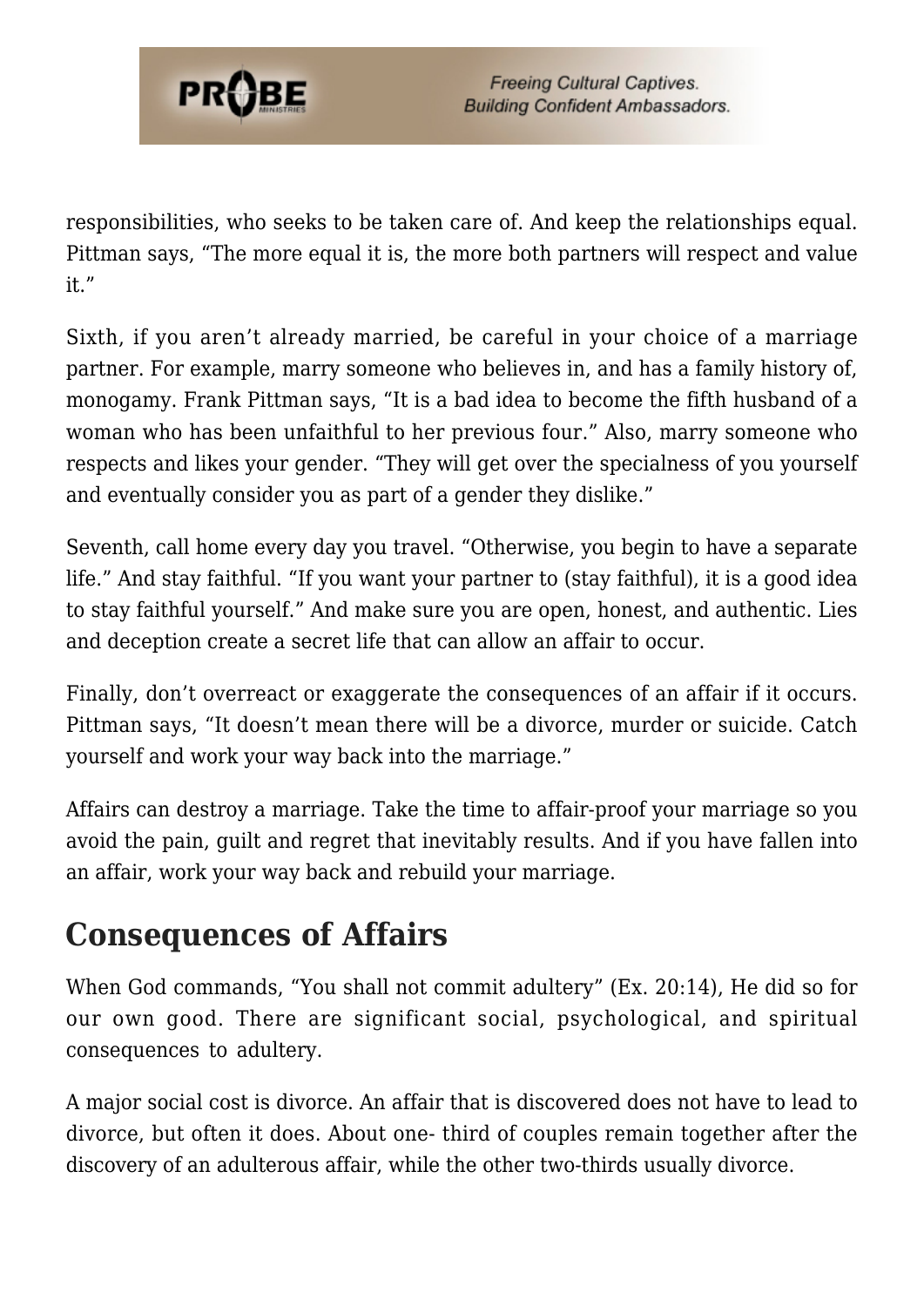

Not surprisingly, the divorce rate is higher among people who have affairs. Annette Lawson (author of *Adultery: An Analysis of Love and Betrayal*) found that spouses who did not have affairs had the lowest rate of divorce. Women who had multiple affairs (especially if they started early in the marriage) had the highest rate of divorce.

A lesser known fact is that those who divorce rarely marry the person with whom they are having the affair. For example, Dr. Jan Halper's study of successful men (executives, entrepreneurs, professionals) found that very few men who have affairs divorce their wife and marry their lovers. Only 3 percent of the 4,100 successful men surveyed eventually married their lovers.[{13}](#page-9-1)

Frank Pittman has found that the divorce rate among those who married their lovers was 75 percent.  $\{14\}$  The reasons for the high divorce rate include: intervention of reality, guilt, expectations, a general distrust of marriage, and a distrust of the affairee.

The psychological consequences are also significant, even if they are sometimes more difficult to discern. People who pursue an affair often do so for self-esteem needs, but often further erode those feelings by violating trust, intimacy, and stability in a marriage relationship. Affairs do not stabilize a marriage, they upset it.

Affairs destroy trust. It's not surprising that marriages formed after an affair and a divorce have such a high divorce rate. If your new spouse cheated before, what guarantee do you have that this person won't begin to cheat on you? Distrust of marriage and distrust of the affairee are significant issues.

Finally, there are spiritual consequences to affairs. We grieve the Lord by our actions. We disgrace the Lord as we become one more statistic of moral failure within the body of Christ. We threaten the sacred marriage bond between us and our spouse. We bring guilt into our lives and shame into our marriage and family. Affairs extract a tremendous price in our lives and the lives of those we love and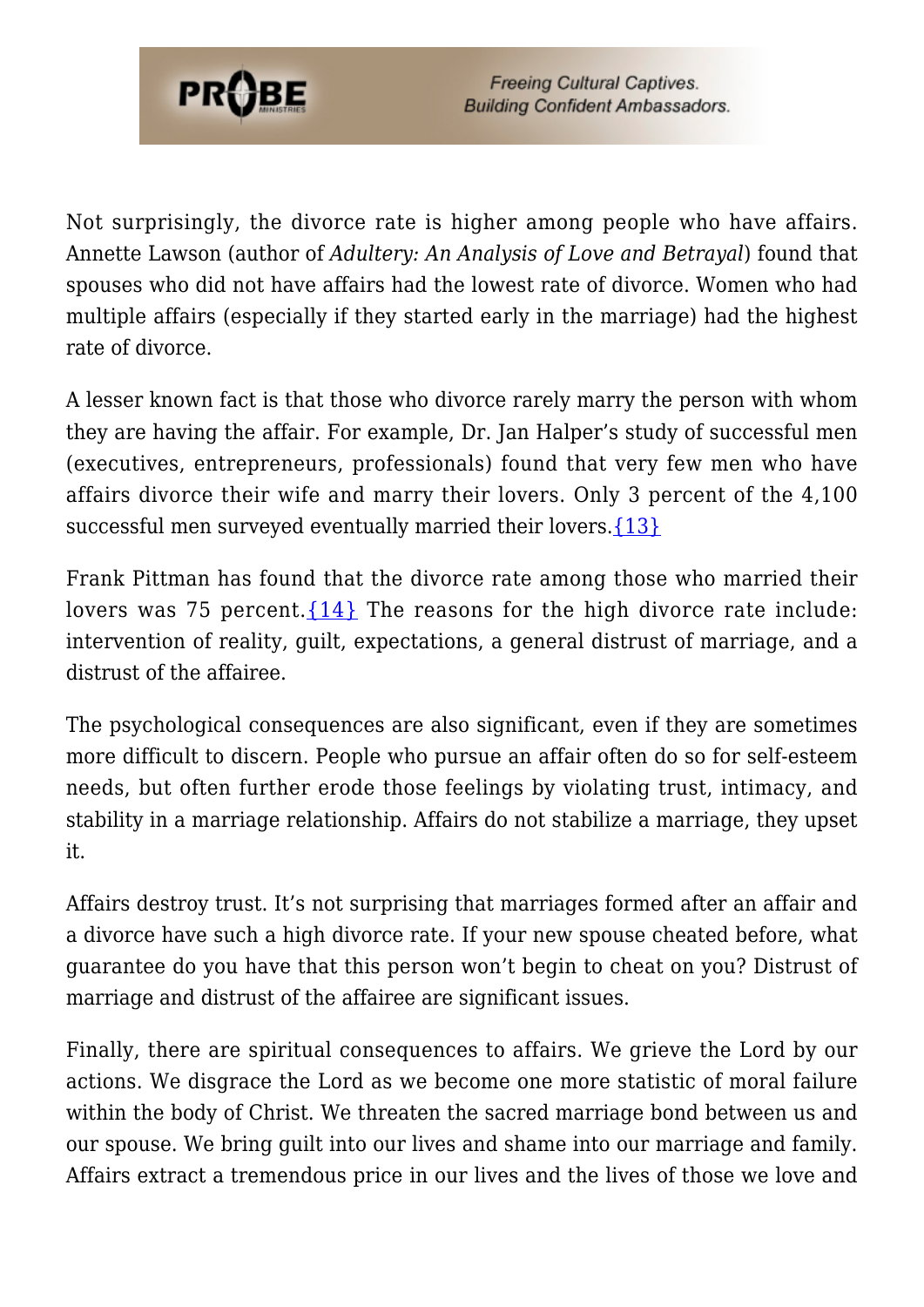

#### hold dear.

And let's not forget the long-term consequences. Affairs, for example, can lead to unwanted pregnancies. According to one report, "Studies of blood typing show that as many as 1 out of every 10 babies born in North America is not the offspring of the mother's husband." $\{15\}$  Affairs can also result in sexually transmitted diseases like syphilis, chlamydia, herpes, or even AIDS. Many of these diseases are not curable and will last for a lifetime.

Adultery is dangerous, and so are online affairs. The popularity of the recent movie *You've Got Mail* has helped feed the fantasy that you are writing to Tom Hanks or Meg Ryan. In nearly every case, nothing could be further from the truth. An online affair could happen to you, and the plot might be more like *Fatal Attraction*.

#### **Notes**

<span id="page-8-0"></span>1. Karen Peterson, "Spouses Browse Infidelity Online," *USA Today*, 6 July 1999, 1D.

2. Philip Blumstein and Pepper Schwartz, *American Couples* (New York: William Morrow,1983).

<span id="page-8-1"></span>3. Maggie Scarf, *Intimate Partners* (New York: Ballantine, 1996).

4. Trish Hall, "Infidelity and Women: Shifting Patterns," *New York Times*, 1 June 1987, B8.

5. Annette Lawson, *Adultery: An Analysis of Love and Betrayal* (New York: Basic Books,1988).

<span id="page-8-2"></span>6. Alfred Kinsey, et. al. *Sexual Behavior in the Human Female* (Philadelphia: W.B. Saunders,1953).

<span id="page-8-3"></span>7. R. Athanasiou, et.al. "Sex: A Report to *Psychology Today* Readers," *Psychology Today*, July 1970, 39-52.

<span id="page-8-4"></span>8. Shere Hite, *Women and Love* (New York: Alfred Knopf, 1987).

9. Carol Travis and Susan Sadd, *The Redbook Report on Female Sexuality* (New